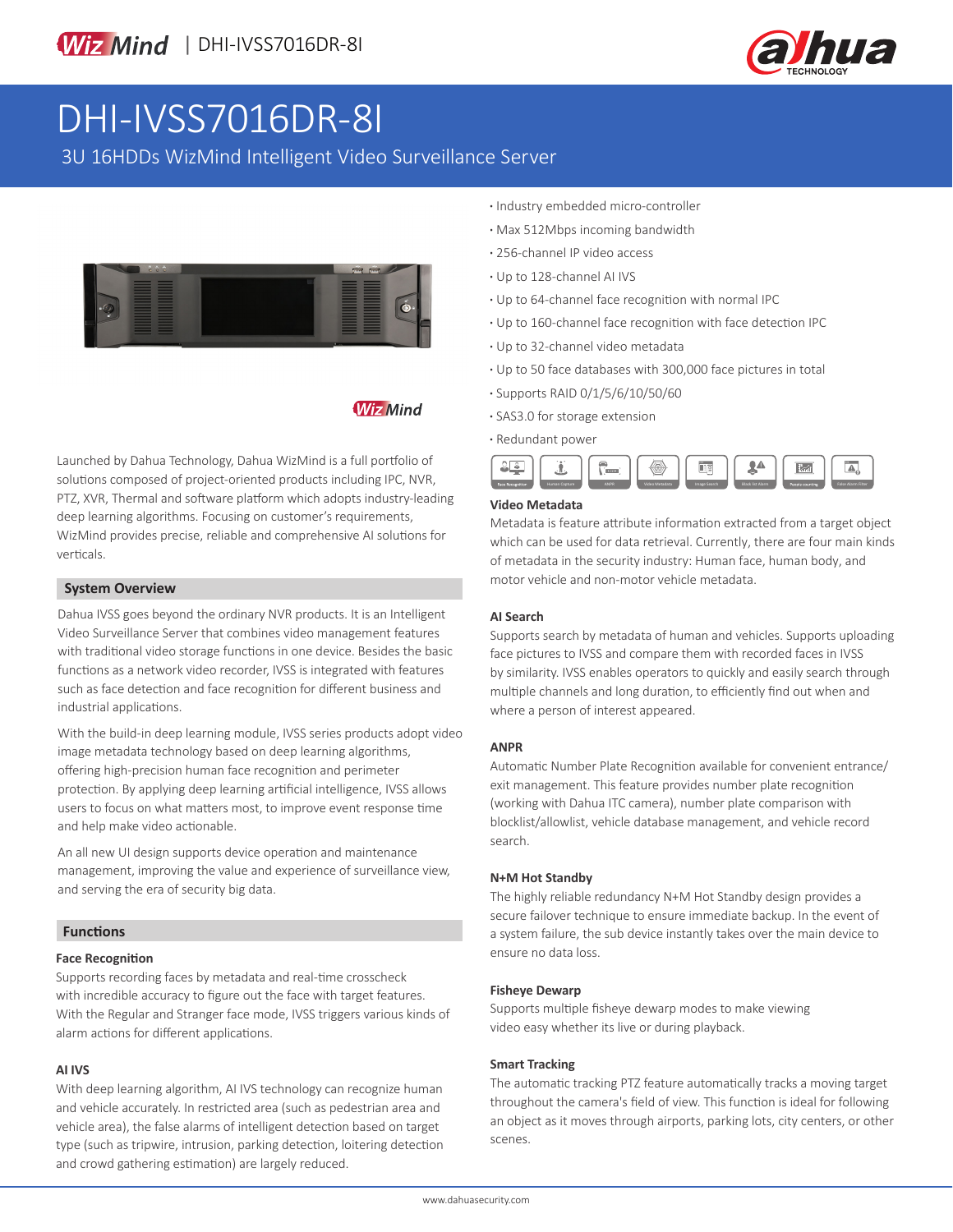# Miz Mind | DHI-IVSS7016DR-8I

#### **Technical Specification** System Main Processor **Industry embedded micro-controller** Operating System Embedded Linux OS Operation Interface WEB (PCAPP), local GUI AI Applications AI by Camera Face detection, face recognition, video metadata, IVS (tripwire, intrusion, abandoned object, missing object, fast moving, parking detection, crowd gathering, loitering,parking, and fence-crossing), people counting, smoking detection, call detection AI by Device Face detection, face recognition, video metadata, IVS (tripwire, intrusion,crowd gathering, loitering detection, parking detection), people counting, smoking detection, call detection IVS IVS Performance (AI by Device) (Channel Number) 128-channel IVS Performance (AI by Camera) (Channel Number) 256-channel Human Face Detection Supports 6 properties: Gender, age range (6 levels),<br>Human Face Properties glasses, expression (8 types), mouth mask, and beard Face Detection Performance (AI by Device) (1080P) (Channel Number) 64-channel Face Detection Performance (AI by camera) (Channel Number) 160-channel Human Face Recognition Face Database Capacity 50 face databases with 300,000 face pictures in total Human Face Recognition Performance (AI by Device) (1080P)(Channel Number) 64-channel with normal IP camera 160-channel with face detection IP camera (Totally 160 face pictures analyzed per second) Human Face Recognition Performance (AI by camera) (Channel Number) 160-channel ANPR Plate Database Capacity 50 plate databases with 300,000 plate numbers in total Supports allowlist and blocklist Plate Detection Performance by ITC Camera (Channel Number) 64-channel Video Metadata Human Body Properties Gender, age, sleeves length, top color, bottom type, bottom color, bag, rain coat, umbrella, hat, hairstyle, direction, hold a baby, mouth mask Vehicle Properties Vehicle type, vehicle color, plate color, logo, calling, seatbelt, ornament, region Non-motorized Vehicle Non-motor Vehicle type, non-motor vehicle color,

Properties

| Metadata Performance<br>(Al by Device) (1080P)<br>(Channel Number) | 32-channel                                                                                                                                                                                                                                                                                                                                              |
|--------------------------------------------------------------------|---------------------------------------------------------------------------------------------------------------------------------------------------------------------------------------------------------------------------------------------------------------------------------------------------------------------------------------------------------|
| Metadata Performance<br>(AI by camera) (Channel<br>Number)         | 64-channel                                                                                                                                                                                                                                                                                                                                              |
| Video Parameters                                                   |                                                                                                                                                                                                                                                                                                                                                         |
| <b>Remote Connection</b>                                           | 256-channel                                                                                                                                                                                                                                                                                                                                             |
| Network Bandwidth                                                  | Incoming bandwidth: 512Mbps<br>recording bandwidth: 384Mbps<br>outgoing bandwidth: 128Mbps                                                                                                                                                                                                                                                              |
| Resolution                                                         | 24MP/16MP/12MP/8MP/6MP/5MP/4MP/3MP/1080P/9<br>60P/720P/D1/CIF/QCIF                                                                                                                                                                                                                                                                                      |
| <b>Decoding Capability</b>                                         | 2-channel 24MP/3-channel 16MP/6-<br>channel12MP (20fps)/7-channel12MP (15fps)/6-<br>channel8MP (30fps)/12-channel8MP (15fps)/7-<br>channel6MP(30fps)/9-channel5MP(30fps)/11-<br>channel5MP (25fps)/12-channel4MP (30fps)/18-<br>channel4MP (20fps)/19-channel3MP (25fps)/12-<br>channel1080P (60fps)/24-channel1080P (30fps)/36-<br>channel720P (30fps) |
| Video Output                                                       | 1-channel VGA output, 3-channel HDMI output, VGA 1/<br>HDMI 1 outputs the same video source<br>Supports 4K output                                                                                                                                                                                                                                       |
| Multi-screen Display                                               | Customized display<br>Max. 36-channel local live view<br>Max.16-channel PCAPP live view                                                                                                                                                                                                                                                                 |
| Third-party Support                                                | Onvif, RTSP, Sony, Panasonic, Axis, Arecont,<br>Pelco, Canon, Samsung                                                                                                                                                                                                                                                                                   |
| Operating System                                                   | Embedded Linux OS                                                                                                                                                                                                                                                                                                                                       |
| Operation Interface                                                | WEB(PCAPP), local GUI                                                                                                                                                                                                                                                                                                                                   |
| Compression                                                        |                                                                                                                                                                                                                                                                                                                                                         |
| Video Compression                                                  | Smart H.265+/Smart H.264+/H.265/H.264                                                                                                                                                                                                                                                                                                                   |
| Audio Compression                                                  | G.711A/G.711U/PCM/G726                                                                                                                                                                                                                                                                                                                                  |
| Network                                                            |                                                                                                                                                                                                                                                                                                                                                         |
| Protocol                                                           | HTTP, HTTPS, TCP/IP, IPv4, RTSP, UDP, SMTP, NTP,<br>DHCP, DNS, DDNS, P2P                                                                                                                                                                                                                                                                                |
| Mobile Phone                                                       | <b>DMSS</b>                                                                                                                                                                                                                                                                                                                                             |
| Interoperability                                                   | ONVIF (Profile S, T and G), CGI, SDK                                                                                                                                                                                                                                                                                                                    |
| Browser                                                            | Chrome, PCAPP, IE9 or higher, Firefox                                                                                                                                                                                                                                                                                                                   |
| Network Mode                                                       | NIC binding mode such as multiple-address mode, load<br>balance, fault-tolerance, etc                                                                                                                                                                                                                                                                   |
| Record Playback                                                    |                                                                                                                                                                                                                                                                                                                                                         |
| Multiple-channel Playback                                          | Max. 16-channel playback                                                                                                                                                                                                                                                                                                                                |
| Record Search                                                      | Search video detection/manual record/IO alarm/<br>intelligent event/all record file                                                                                                                                                                                                                                                                     |
| Storage Medium                                                     | Internal HDD, SAS disk array enclosure                                                                                                                                                                                                                                                                                                                  |
| Backup Method                                                      | HDD, peripheral USB storage device                                                                                                                                                                                                                                                                                                                      |
| <b>Playback Function</b>                                           | Play, pause, stop, fast forward, fast backward, reverse<br>play, frame by frame play<br>Full-screen, backup (clip/file), snapshot, digital zoom,<br>audio on/off                                                                                                                                                                                        |
| Storage                                                            |                                                                                                                                                                                                                                                                                                                                                         |
| HDD Group                                                          | 16                                                                                                                                                                                                                                                                                                                                                      |
| RAID                                                               | RAID 0/1/5/6/10/50/60                                                                                                                                                                                                                                                                                                                                   |

number of passengers, umbrella, rain coat,bag , sleeve length, top color, hat, hair style, mouth mask